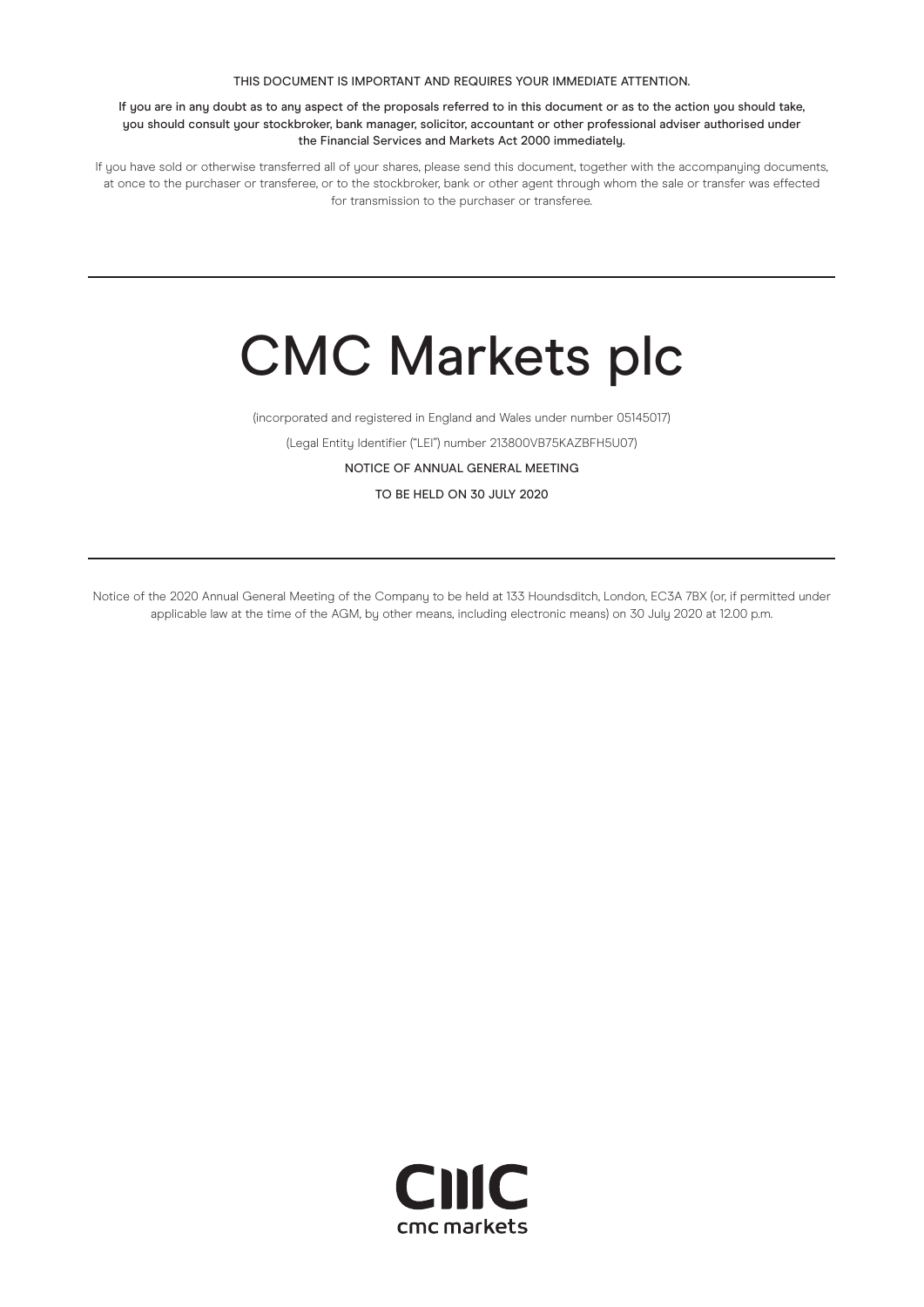Dear Shareholder,

#### Notice of Annual General Meeting 2020

I am pleased to be writing to you with details of the 2020 Annual General Meeting ("AGM") which will be held at 133 Houndsditch, London, EC3A 7BX (or, if permitted under applicable law at the time of the AGM, by other means, including electronic means) on 30 July 2020 at 12.00 p.m.

The Board is closely monitoring the evolving Covid-19 situation and public health concerns in the United Kingdom. However, under the UK government's current guidance on social distancing and prohibition on public gatherings and in reliance on new legislation, which is expected to come into force prior to the date of the AGM, the Board has made the decision to hold the AGM as a closed meeting. Accordingly, it will not be possible for shareholders to attend the AGM. The Board expects only the Chairman and a very limited number of Directors to be in attendance at the AGM to ensure a quorum and to conduct the business of the meeting. I would like to thank all shareholders for their co-operation and understanding in these challenging and unprecedented times.

The Board very much regrets that, as things currently stand, it will be necessary to restrict attendance at the AGM, but the health and wellbeing of employees, shareholders and the wider community in which the Company operates is of paramount importance for the Board. However, the Board is also committed to ensuring that shareholders can exercise their right to vote and ask questions in advance of the AGM.

Given the potential for the Covid-19 situation in the UK to change rapidly, the Board will keep the situation under review and may need to make further changes to the arrangements relating to the meeting, including how it is conducted. Shareholders should continue to monitor the Company's website and announcements for any updates in relation to the AGM.

The formal notice of AGM is set out on pages 3 to 4 of this document.

#### Action to be taken

Shareholders are strongly encouraged to vote on the resolutions to be proposed at the AGM. However, given the guidance regarding precautions to be taken in light of the Covid-19 outbreak, shareholders should vote by proxy given they will not be able to attend the AGM.

Shareholders are able to complete and return a form of proxy in accordance with the procedures set out in notes  $2 - 7$  on page  $5$ in order to vote in advance of the AGM. It is recommended that shareholders appoint the Chairman of the AGM as their proxy which will ensure that their votes are able to be cast in accordance with their wishes. If shareholders appoint someone other than the Chairman of the meeting as their proxy then their proxy will not be able to attend and vote on the shareholder's behalf at the AGM.

The Company is not distributing a hard copy form of proxy unless specifically requested and Shareholders are encouraged to vote electronically.

If you have a Form of Instruction, please note the earlier deadline of 12.00 p.m. on 27 July 2020, for lodging your form or voting instructions online.

#### Business of the meeting

An explanation of the business to be considered at this year's AGM appears on pages 7 to 8 of this document. Also note the shareholders' FAQ and useful information on page 8.

#### Questions and answers

As attendance at the AGM will not be permitted, shareholders mau raise questions to be considered in advance of the AGM via email to CMCAGMQs@cmcmarkets.com. Questions may be submitted up to 12.00 p.m. on 28 July 2020. Responses to any such questions will be posted for general view at www.cmcmarkets.com.

#### Dividend

The Board is recommending for approval at the AGM a final dividend payment of 12.18 pence per ordinary share for the year ended 31 March 2020. If approved, the dividend will be pauable on 11 September 2020 to holders of Ordinary Shares in the Company named on the Register of Members as at the close of business on 7 August 2020.

#### **Directors**

In accordance with the UK Corporate Governance Code, all of the current Directors will stand for re-election by shareholders at the AGM. Biographical details of each Director seeking re-election are included on pages 54 to 55 of the Annual Report & Accounts.

#### Recommendation

The Board considers that all the resolutions to be put to the meeting are in the best interests of the Company and its shareholders as a whole. Your Board will be voting in favour of them and unanimously recommends that you vote in favour of them.

Yours sincerely,

Jares Lidade

James Richards Chairman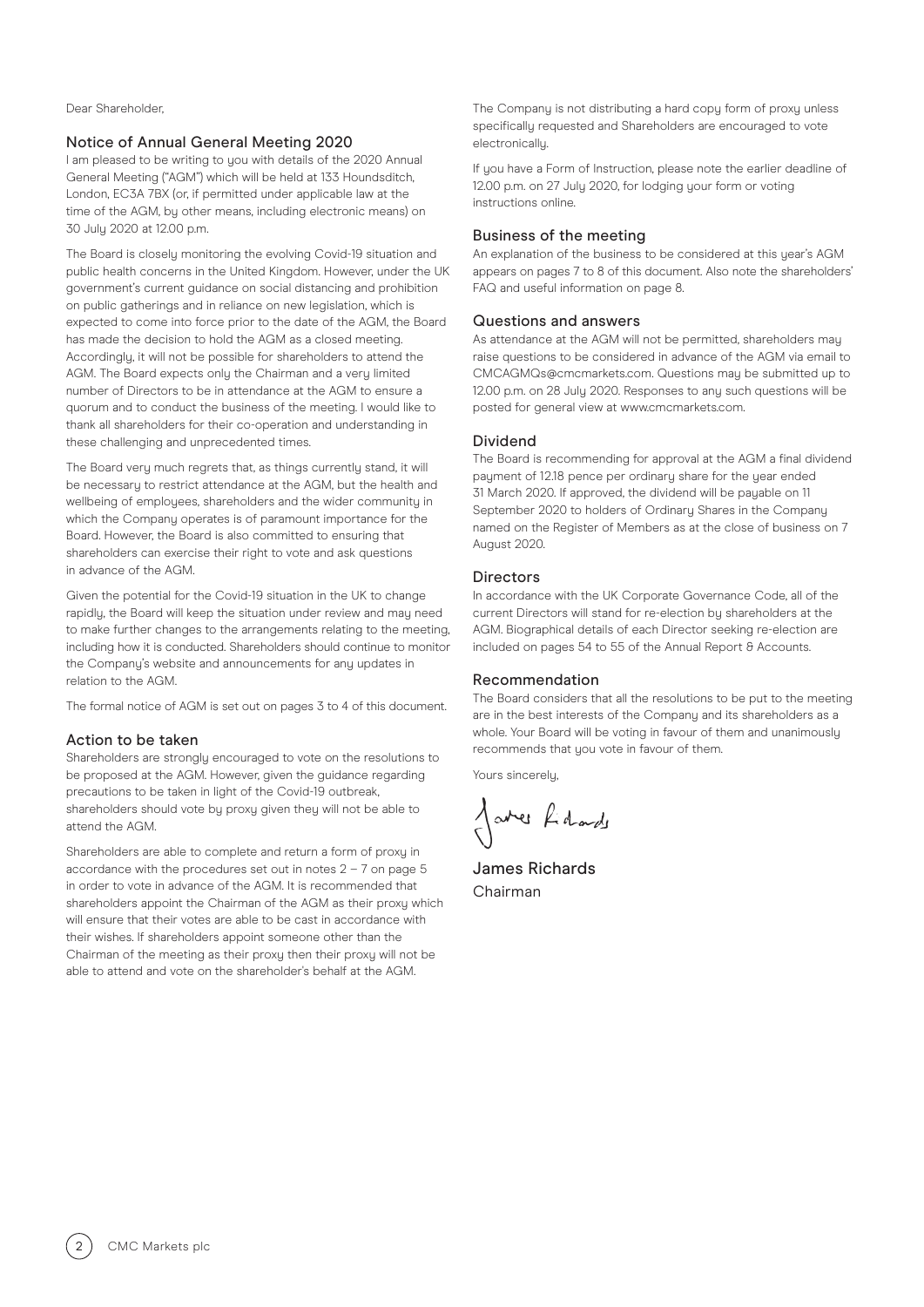# Notice of Annual General Meeting

Notice is hereby given that the 2020 Annual General Meeting ("AGM") of CMC Markets plc (the "Company") will be held at 133 Houndsditch, London, EC3A 7BX (or, if permitted under applicable law at the time of the AGM, by other means, including electronic means) on 30 July 2020 at 12.00 p.m. for the following purposes.

Resolutions 15 to 18 (inclusive) will be proposed as special resolutions, which means that for each of these to be passed at least 75% of the votes cast must be in favour of the resolution. All other resolutions will be proposed as ordinary resolutions, which means that for each of these to be passed, more than 50% of the votes cast must be in favour of the resolution.

## Ordinary business

- 1. To receive the Company's accounts and the reports of the Directors and auditors for the year ended 31 March 2020 ("Annual Report & Accounts").
- 2. To declare a final dividend of 12.18 pence per ordinary share for the year ended 31 March 2020, payable on 11 September 2020 to holders of ordinary shares in the Company named on the Register of Members as at the close of business on 7 August 2020.
- 3. To re-elect James Richards as a Director.
- 4. To re-elect Peter Cruddas as a Director.
- 5. To re-elect David Fineberg as a Director.
- 6. To re-elect Sarah Ing as a Director.
- 7. To re-elect Clare Salmon as a Director.
- 8. To re-elect Paul Wainscott as a Director.
- 9. To re-elect Euan Marshall as a Director.
- 10. To re-elect Matthew Lewis as a Director.
- 11. To re-appoint PricewaterhouseCoopers LLP as auditor of the Company to hold office until the conclusion of the next general meeting at which accounts are laid before the Company.
- 12. To authorise the Group Audit Committee to determine the remuneration of the auditor.

## Special business

- 13. To approve the Directors' Remuneration Report, set out on pages 72 to 87 in the Annual Report & Accounts for the year ended 31 March 2020 (excluding the Directors' Remuneration Policy set out on pages 74 to 81).
- 14. That the Directors be generally and unconditionally authorised pursuant to and in accordance with Section 551 of the Companies Act 2006 to exercise all the powers of the Company to allot shares in the Company or grant rights to subscribe for or to convert any security into shares in the Company:
	- (i) up to a nominal amount of £23,852,191; and
	- (ii) comprising equity securities (as defined in Section 560(1) of the Companies Act 2006) up to a further nominal amount of £23,852,191 in connection with an offer by way of a rights issue;

 such authorities to apply in substitution for all previous authorities pursuant to Section 551 of the Companies Act 2006 and to expire at the end of the next AGM or on 30 September 2021, whichever is the earlier, but, in each case, so that the Company may, before such expiry, make offers and enter into agreements which would, or might, require shares to be allotted or rights to subscribe for or to convert any security into shares to be granted after the authority given

by this resolution has expired.

For the purposes of this resolution, "rights issue" means an offer to:

- (I) ordinary shareholders in proportion (as nearly as may be practicable) to their existing holdings; and
- (II) people who are holders of other equity securities if this is required by the rights of those securities or, if the Directors consider it necessary, as permitted by the rights of those securities,

 to subscribe further securities by means of the issue of a renounceable letter (or other negotiable instrument) which may be traded for a period before payment for the securities is due, but subject in both cases to such exclusions or other arrangements as the Directors may deem necessary or expedient in relation to treasury shares, fractional entitlements, record dates or legal, regulatory or practical problems in, or under the laws of, any territory.

- 15. That subject to the passing of Resolution 14 above, the Directors be authorised to allot equity securities (as defined in Section 560(1) of the Companies Act 2006) wholly for cash:
	- (i) pursuant to the authority given by paragraph (i) of Resolution 14 above or where the allotment constitutes an allotment of equity securities by virtue of Section 560(3) of the Companies Act 2006 in each case:
		- (a) in connection with a pre-emptive offer; and
		- (b) otherwise than in connection with a pre-emptive offer, up to an aggregate nominal amount of £3,613,968; and
	- (ii) pursuant to the authority given by paragraph (ii) of Resolution 14 above in connection with a pre-emptive rights issue,

 as if Section 561(1) of the Companies Act 2006 did not apply to any such allotment;

 such authority to expire at the end of the next Annual General Meeting of the Company or at the close of business on 30 September 2021, whichever is the earlier but so that the Company may, before such expiry, make offers and enter into agreements which would, or might, require equity securities to be allotted and treasury shares to be sold after the authority given by this resolution has expired and the Directors may allot equity securities and sell treasury shares under any such offer or agreement as if the authority had not expired.

For the purposes of this Resolution:

- I. "rights issue" has the same meaning as in Resolution 14 above;
- II. "pre-emptive offer" means an offer of equity securities open for acceptance for a period fixed by the Directors to (a) holders (other than the Company) on the Register of Members on a record date fixed by the Directors of ordinary shares in proportion to their respective holdings and (b) other persons so entitled by virtue of the rights attaching to any other equity securities held by them, but subject in both cases to such exclusions or other arrangements as the Directors may deem necessary or expedient in relation to treasury shares, fractional entitlements, record dates or legal, regulatory or practical problems in, or under the laws of, any territory;
- III. references to an allotment of equity securities shall include a sale of treasury shares; and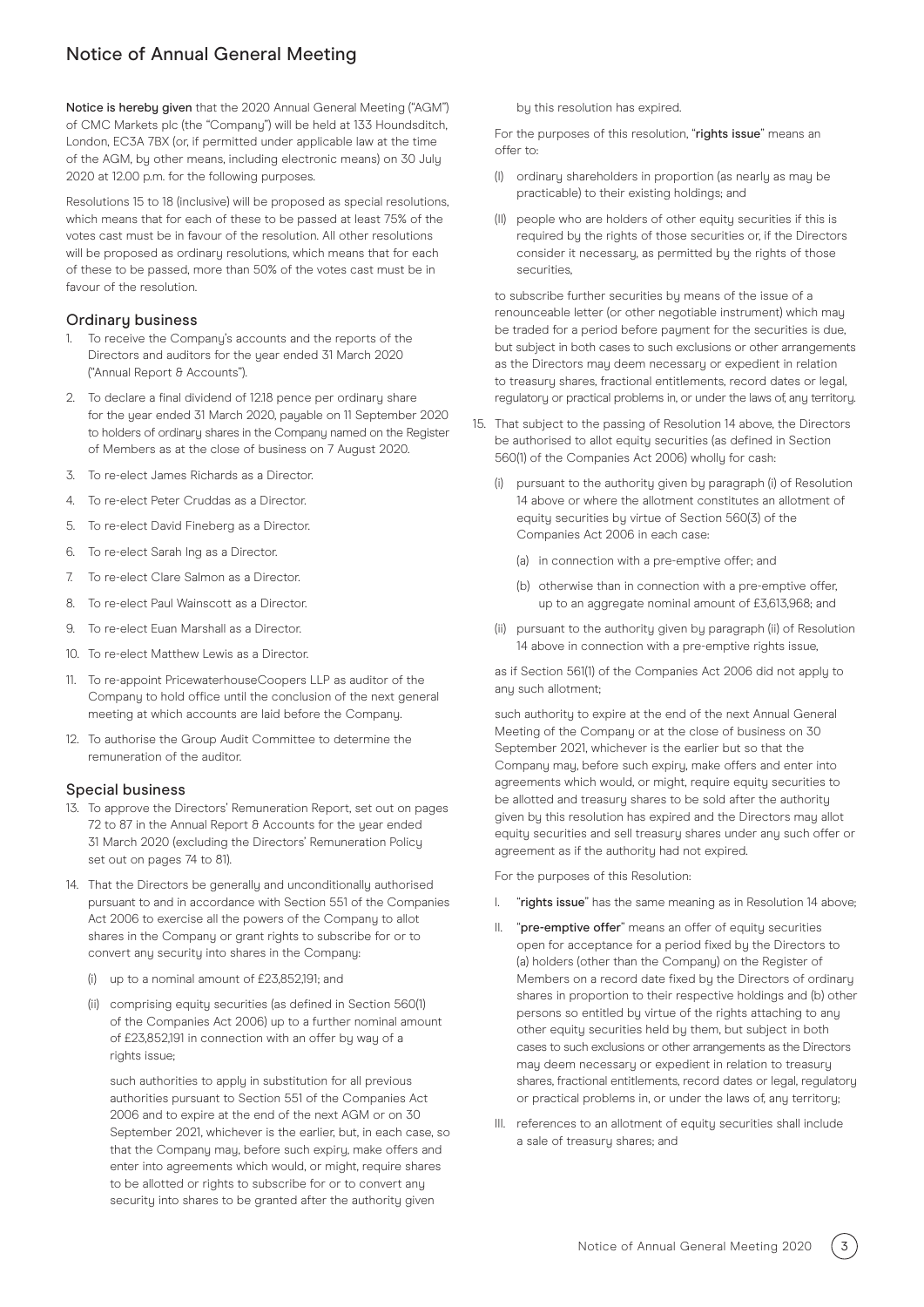# Notice of Annual General Meeting continued

- IV. the nominal amount of any securities shall be taken to be, in the case of rights to subscribe for or convert any securities into shares of the Company, the nominal amount of such shares which may be allotted pursuant to such rights.
- 16. That, subject to the passing of Resolution 14 above and in addition to any authority granted under Resolution 15 above, the Directors be authorised to allot equity securities (as defined in Section 560(1) of the Companies Act 2006) wholly for cash pursuant to the authority given by Resolution 14 above or where the allotment constitutes an allotment of equity securities by virtue of Section 560(3) of the Companies Act 2006 as if Section 561(1) of the Companies Act 2006 did not apply to any such allotment, such authority to be:
	- (i) limited to the allotment of equity securities or sale of treasury shares up to an aggregate nominal amount of £3,613,968; and
	- (ii) used only for the purposes of financing (or refinancing, if the authority is to be used within six months after the original transaction) a transaction which the Board of Directors of the Company determines to be an acquisition or other capital investment of a kind contemplated by the Statement of Principles on Disappluing Pre-Emption Rights most recently published by the Pre-Emption Group prior to the date of this notice,

 such authority to expire at the end of the next Annual General Meeting of the Company or at the close of business on 30 September 2021, whichever is the earlier, but so that the Company may, before such expiry, make offers and enter into agreements which would, or might, require equity securities to be allotted and treasury shares to be sold after the authority given by this resolution has expired and the Directors may allot equity securities and sell treasury shares under any such offer or agreement as if the authority had not expired.

- 17. That the Company be and is hereby unconditionally and generally authorised for the purpose of Section 701 of the Companies Act 2006 to make market purchases (as defined in Section 693 of that Act) of ordinary shares of 25 pence each in the capital of the Company provided that:
	- (a) the maximum number of shares which may be purchased is 28,911,747
	- (b) the minimum price which may be paid for each share is 25 pence;
	- (c) the maximum price which may be paid for a share is an amount equal to the higher of (a) 105% of the average of the closing price of the Company's ordinary shares as derived from the London Stock Exchange Daily Official List for the 5 business days immediately preceding the day on which such share is contracted to be purchased and (b) the higher of the price of the last independent trade and the highest current bid as stipulated by Commission-adopted Regulatory Technical Standards pursuant to article 5(6) of the Market Abuse Regulation; and
	- (d) this authority shall expire at the end of the next Annual General Meeting of the Company or at the close of business on 30 September 2021, whichever is the earlier (except in relation to the purchase of shares the contract for which was concluded before the expiry of such authority and which might be executed wholly or partly after such expiry) unless such authority is renewed prior to such time.
- 18. That a general meeting other than an Annual General Meeting may be called on not less than 14 clear days' notice.

BY ORDER OF THE BOARD

Kumen

Patrick Davis Company Secretary 15 June 2020

Registered in England and Wales No. 05145017 Registered Office: 133 Houndsditch, London EC3A 7BX Legal Entity Identifier (LEI): 213800VB75KAZBFH5U07

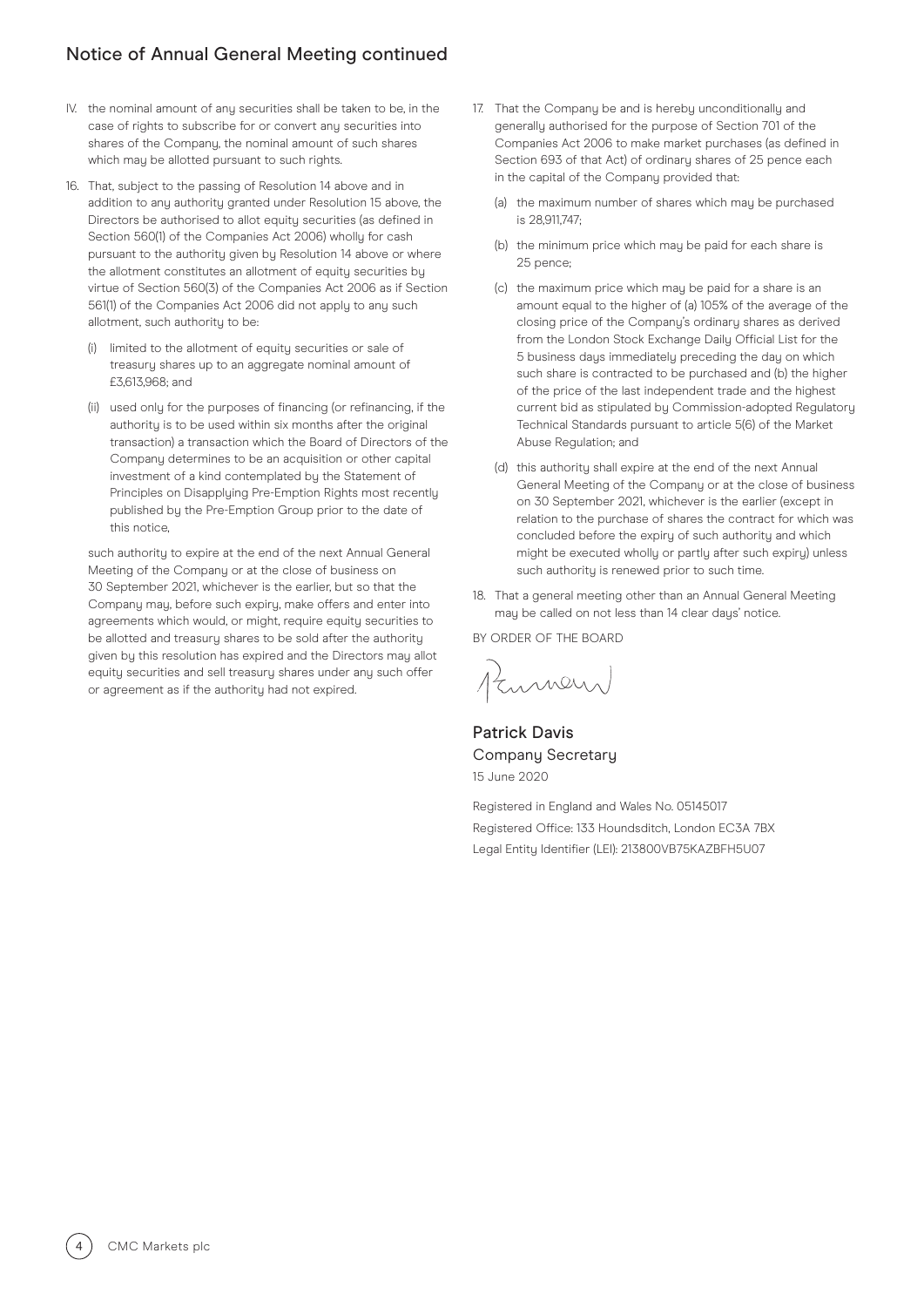# **Notes**

## Covid-19

The Board is closely monitoring the evolving Covid-19 situation and public health concerns in the United Kingdom. However, under the UK government's current guidance on social distancing and prohibition on public gatherings and in light of new legislation which is expected to come into force prior to the date of the AGM, it will not be possible for shareholders to attend the Annual General Meeting (AGM). Shareholders are still strongly encouraged to vote on the resolutions to be proposed at the AGM, however, given the guidance regarding precautions to be taken in light of the Covid-19 outbreak, shareholders should vote by proxy and raise questions in advance of the AGM, given they will be unable to attend. Given the potential for the Covid-19 situation in the UK to change rapidly, the Board will keep the situation under review and may need to make further changes to the arrangements relating to the AGM, including how it is conducted. Shareholders should continue to monitor the Company's website and announcements for any updates in relation to the AGM.

## Proxy appointment

- 2. A member is entitled to appoint another person as his/her proxy to exercise all or any of his/her rights to vote at the AGM. A proxy need not be a shareholder of the Company. A shareholder may appoint more than one proxy in relation to the AGM provided that each proxy is appointed to exercise the rights attached to a different share or shares held by that shareholder.
- 3. Shareholders are strongly encouraged to appoint the Chairman of the AGM as their proxy which will ensure that their votes are able to be cast in accordance with their wishes. If shareholders appoint someone other than the Chairman of the AGM as their proxy then their proxy will not be able to attend and vote on the shareholders' behalf at the AGM.
- 4. In the case of joint holders, where more than one of the joint holders purports to appoint a proxy, only the appointment submitted by the most senior holder will be accepted. Seniority is determined by the order in which the names of the joint holders appear in the Company's Register of Members in respect of the joint holding (the first named being the most senior).
- 5. A shareholder may only appoint a proxy using the procedures set out in these notes. The Company is not distributing a hard copy form of proxy unless specifically requested and shareholders are encouraged to vote electronically. Shareholders can submit a proxy vote by accessing the shareholder portal at www.signalshares.com, logging in and selecting the "Vote Online Now" link so as to be received no later than 12.00 p.m. on 28 July 2020. Shareholders will require their username and password in order to log in and vote. If a shareholder has forgotten a username or password a reminder can be requested via the shareholder portal. If a shareholder has not previously registered to use the portal, to do so a shareholder will require the investor code ("IVC") which can be found on a share certificate or dividend notification.

#### For CREST members, see notes 11 to 14 below.

6. A shareholder may request a hard copy form of proxy directly from the Company's Registrars, Link Asset Services, by telephone on 0371 664 0300. If a shareholder is outside the United Kingdom, please call +44 (0) 371 664 0300. Calls are charged at the standard geographic rate and will vary by provider. Calls outside the United Kingdom will be charged at the applicable international rate. Link Asset Services is open between 9.00 a.m. and 5.30 p.m., Monday to Friday excluding public holidays in England and Wales. To appoint a proxy the form of proxy, and any power of attorney

or other authority under which it is executed (or a duly certified copy of any such power or authority), must be either (a) sent to the Company's Registrars, Link Asset Services at PXS1, 34 Beckenham Road, Beckenham, Kent BR3 4ZF, (b) the proxy appointment must be lodged using the CREST Proxy Voting Service in accordance with Note 12 below or (c) the proxy appointment must be registered electronically, by visiting the Registrar's website, www.cmcmarketsshares.co.uk where full details of the procedures are given, in each case so as to be received no later than 12.00 p.m. on 28 July 2020.

7. If you are a participant of the Corporate Sponsored Nominee, as for the shareholders above a hard copy Form of Instruction is not being distributed. You can vote online at www.cmcmarketsshares. co.uk by the earlier deadline of 12.00 p.m. on 27 July 2020. If you would like to complete a physical Form of Instruction then please call Link on 0371 664 0300 to request a copy to be sent for your completion and return.

## Nominated persons

8. The right to appoint a proxy does not apply to persons whose shares are held on their behalf by another person and who have been nominated to receive communications from the Company in accordance with Section 146 of the Companies Act 2006 ("nominated persons"). Nominated persons may have a right under an agreement with the member who holds the shares on their behalf to be appointed (or to have someone else appointed) as a proxy. Alternatively, if nominated persons do not have such a right, or do not wish to exercise it, they may have a right under such an agreement to give instructions to the person holding the shares as to the exercise of voting rights.

## Information about shares and voting

9. While holders of ordinary shares are ordinarily entitled to attend and vote at general meetings of the Company, given the current circumstances, shareholders will be unable to attend and vote at the AGM, but will be able to submit their votes by proxy. The total number of issued ordinary shares in the Company on 15 June 2020, which is the latest practicable date before the publication of this document is 289,117,473, carrying one vote each on a poll. Therefore, the total number of votes exercisable as at 15 June 2020 is 289117473.

## Right to vote

10. Entitlement to vote at the meeting, and the number of votes which may be cast at the meeting, will be determined by reference to the Company's Register of Members at close of business on 28 July 2020 or, if the meeting is adjourned, 48 hours before the time fixed for the adjourned meeting (as the case may be). In each case, changes to the Register of Members after such time will be disregarded.

#### CREST members

11 CREST members who wish to appoint a proxy or proxies through the CREST electronic proxy appointment service may do so for the meeting (and any adjournment of the meeting) by following the procedures described in the CREST Manual. CREST Personal Members or other CREST sponsored members (and those CREST members who have appointed a voting service provider) should refer to their CREST sponsor or voting service provider, who will be able to take the appropriate action on their behalf.

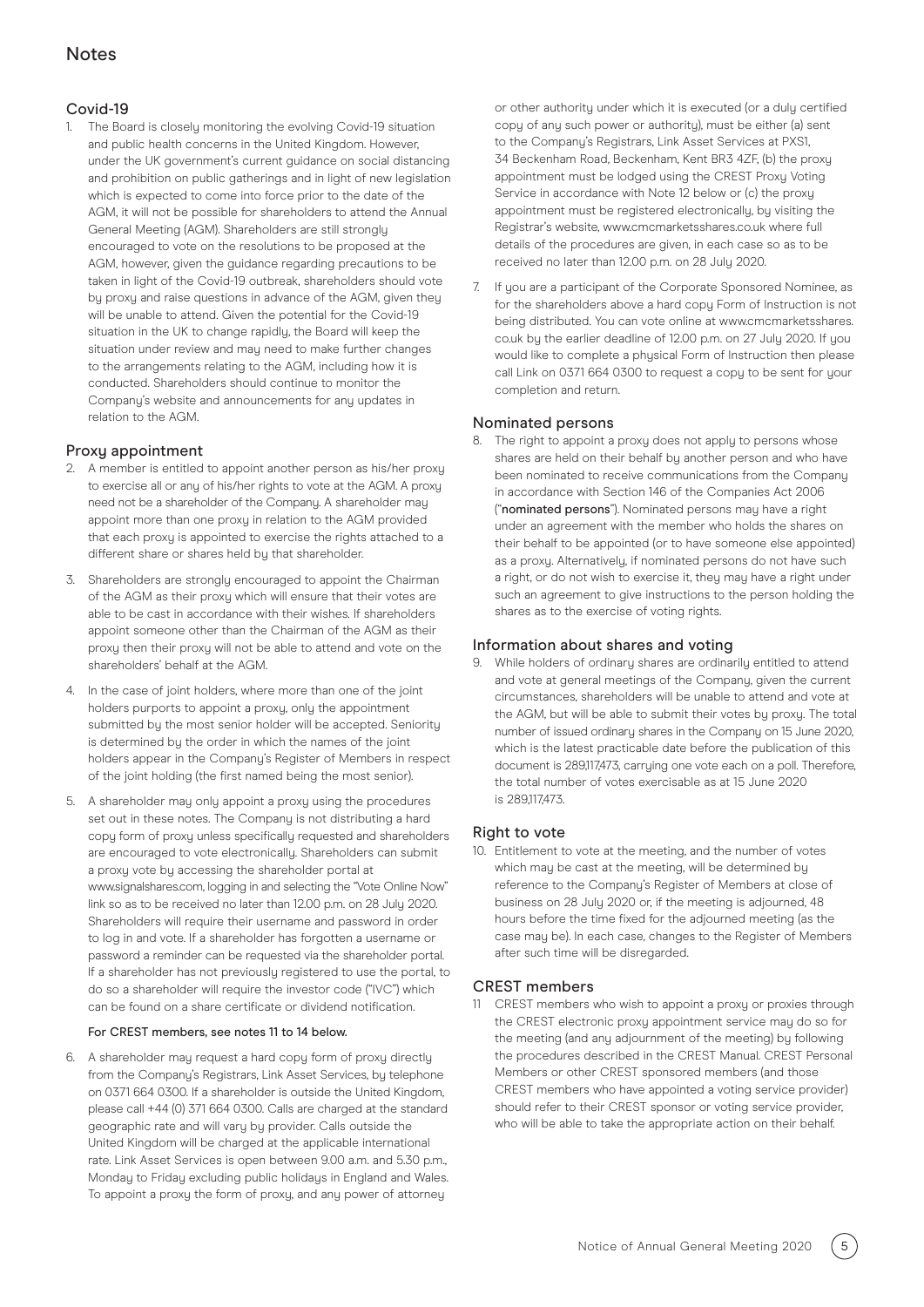## CREST members continued

- 12. In order for a proxy appointment or instruction made by means of CREST to be valid, the appropriate CREST message (a "CREST Proxy Instruction") must be properly authenticated in accordance with Euroclear's specifications and must contain the information required for such instructions, as described in the CREST Manual (available via www.euroclear.com/CREST). The message (regardless of whether it constitutes the appointment of a proxy or an amendment to the instruction given to a previously appointed proxy) must, in order to be valid, be transmitted so as to be received by the issuer's agent RA10 by the latest time(s) for receipt of proxy appointments specified in note 5 above. For this purpose, the time of receipt will be taken to be the time (as determined by the timestamp applied to the message by the CREST Applications Host) from which the issuer's agent is able to retrieve the message by enquiry to CREST in the manner prescribed by CREST. After this time any change of instructions to a proxy appointed through CREST should be communicated to the proxy by other means.
- 13. CREST members (and, where applicable, their CREST sponsors or voting service providers) should note that Euroclear does not make available special procedures in CREST for any particular messages. Normal system timings and limitations will therefore apply in relation to the input of CREST Proxy Instructions. It is the responsibility of the CREST member concerned to take (or, if the CREST member is a CREST personal member or sponsored member or has appointed a voting service provider, to procure that his/her CREST sponsor or voting service provider takes) such action as shall be necessary to ensure that a message is transmitted by means of the CREST system by any particular time. In this connection, CREST members (and, where applicable, their CREST sponsors or voting service providers) are referred, in particular, to those sections of the CREST Manual concerning practical limitations of the CREST system and timings.
- 14. The Company may treat as invalid a CREST Proxy Instruction in the circumstances set out in Regulation 35(5)(a) of the Uncertificated Securities Regulations 2001.

## Corporate representatives

15. Any corporation which is a member can appoint one or more corporate representatives who may exercise on its behalf all of its powers as a member provided that they do not do so in relation to the same shares.

## Audit concerns

16. Shareholders should note that, under Section 527 of the Companies Act 2006, members meeting the threshold requirements set out in that section have the right to require the Company to publish on a website a statement setting out any matter relating to: (i) the audit of the Company's accounts (including the auditor's report and the conduct of the audit) that are to be laid before the AGM for the financial year beginning 1 April 2019; or (ii) any circumstance connected with an auditor of the Company appointed for the financial year beginning 1 April 2019 ceasing to hold office since the previous meeting at which annual accounts and reports were laid. The Company may not require the shareholders requesting any such website publication to pay its expenses in complying with Sections 527 or 528 (requirements as to website availability) of the Companies Act 2006. Where the Company is required to place a statement on a website under Section 527 of the Companies Act 2006, it must forward the statement to the Company's auditor not later than the time when it makes the statement available on the website.

The business which may be dealt with at the AGM for the relevant financial year includes any statement that the Company has been required under Section 527 of the Companies Act 2006 to publish on a website.

## Questions

17. As attendance at the AGM will not be permitted, shareholders and their proxies will have the opportunity to ask questions in advance of the AGM. Questions may be submitted up to 12.00 p.m. on 28 July 2020. Shareholders may submit questions to the Board in advance of the AGM via email to CMCAGMQs@cmcmarkets.com. Responses to any such questions will be posted for general view at www.cmcmarkets.com.

#### Website information

18. A copy of this notice and other information required by Section 311A of the Companies Act 2006 can be found at www.cmcmarkets.com.

#### Voting by poll

19. Each of the resolutions to be put to the meeting will be voted on by poll through the votes of appointed proxies . A poll reflects the number of voting rights exercisable by each member and so the Board considers it a more democratic method of voting. Appointed proxies will be required to submit votes on behalf of members in accordance with instructions issued by members at the time of appointment. The results of the poll will be published on the Company's website and notified to the UK Listing Authority once the votes have been counted and verified.

#### Use of electronic address

20. Members may not use any electronic address provided in either this notice of meeting or any related documents to communicate with the Company for any purposes other than those expresslu stated.

#### Documents available for inspection

- 21. Copies of the following documents may be inspected during normal business hours on any weekday (Saturdays, Sundays and public holidays excepted) at the registered office of the Company at 133 Houndsditch, London EC3A 7BX up to and including the date of the AGM and at the Company's registered office by prior appointment:
- the Executive Directors' service contracts; and
- letters of appointment of the Non-Executive Directors.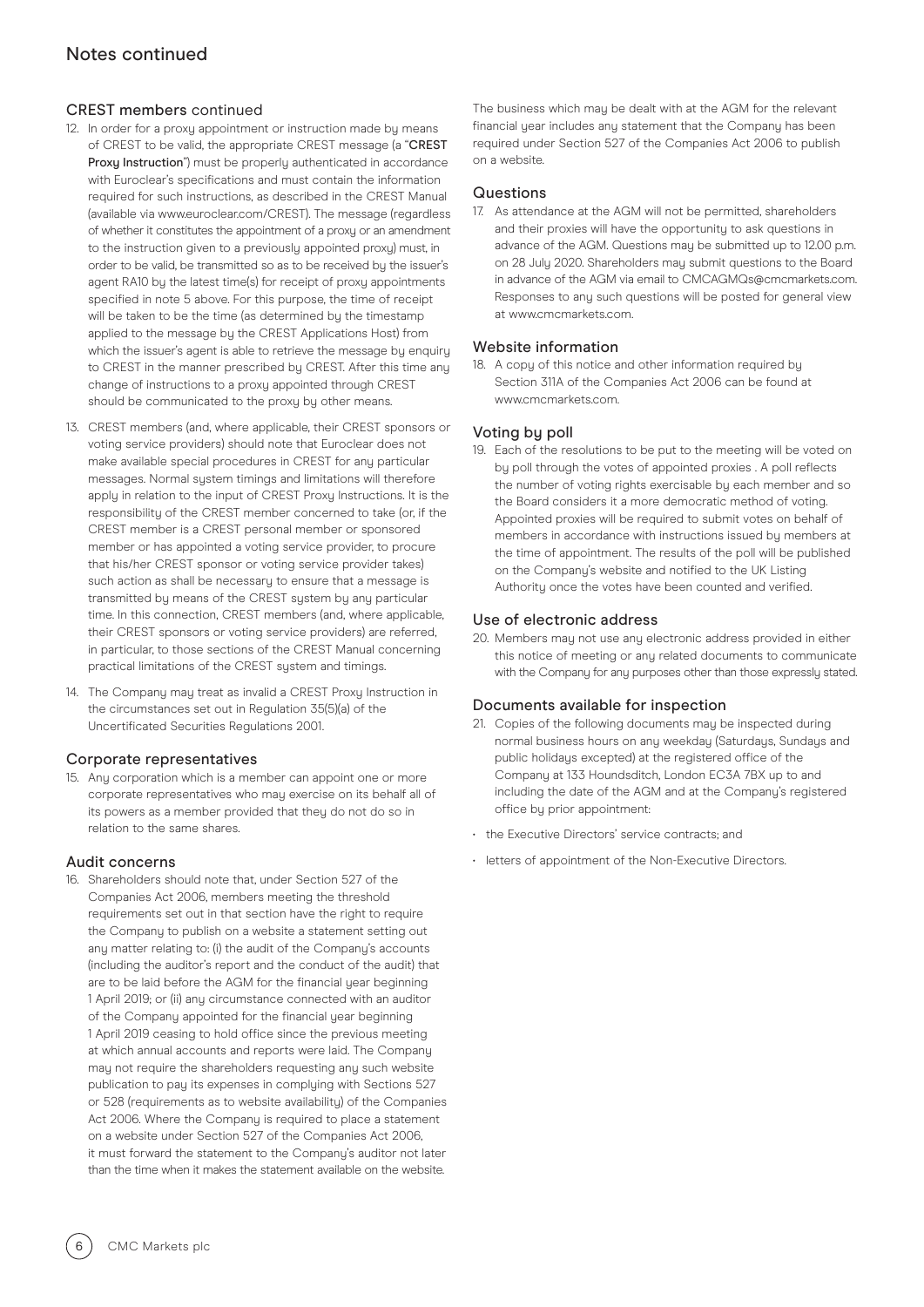# Explanatory notes to the resolutions

The following pages give an explanation of the proposed resolutions.

Resolutions 1 to 14 are proposed as ordinary resolutions. This means that for each of those resolutions to be passed, more than 50% of the votes cast must be in favour of the resolution.

Resolutions 15 to 18 are proposed as special resolutions. This means that for each of those resolutions to be passed, at least 75% of the votes cast must be in favour of the resolution.

Under the Listing Rules, Peter Cruddas and Fiona Cruddas are classed as "controlling shareholders" of the Company. This means that the independent Non-Executive Directors of the Company must be elected or re-elected by a majority of the votes cast by the independent shareholders of the Company, as well as by a majority of the votes cast by all the shareholders. The independent shareholders of the Company, means all the shareholders of the Company other than Peter Cruddas and Fiona Cruddas. Therefore, the resolutions for the election of the independent Non-Executive Directors (Resolutions 3, 6, 7 and 8) will be taken on a poll and the votes cast by the independent shareholders and by all the shareholders will be calculated separately. Such resolutions will be passed only if a majority of the votes cast by the independent shareholders are in favour, in addition to a majority of the votes cast by all the shareholders being in favour.

If the ordinary resolution to approve the election of an existing independent Non-Executive Director is passed, but separate approval by the independent shareholders is not given, the Listing Rules permit an existing independent Non-Executive Director to remain in office pending a further ordinary resolution of all the shareholders to approve the election of the Director. Such a resolution may only be voted on within the period of between 90 days and 120 days following the date of the original vote.

#### Resolutions 3-8: Election or re-election of Directors

In accordance with the recommendations of the UK Corporate Governance Code (the "Code"), all Directors are seeking election or re-election at this AGM and separate resolutions are proposed for each. As explained in the Nomination Committee section of the Annual Report & Accounts, a formal Board performance evaluation was not undertaken during the financial year ended 31 March 2020. However, the Chairman confirms that all Directors standing for election or re-election at the 2020 AGM continue to be effective and demonstrate commitment to their roles. Biographical details for these Directors are provided on pages 54 to 55 of the Annual Report & Accounts. None of the independent Non-Executive Directors seeking election or re-election at the 2020 AGM has any existing or previous relationship with the Company, nor with any controlling shareholder of the Company or any associate of a controlling shareholder of the Company within the meaning of LR 13.8.17 R (1).

The Company's Nomination Committee considers the appointment and replacement of Directors subject to the rules set out in the Company's Articles of Association. The Nomination Committee will normally engage an independent search consultant with no connection to the Company to find appropriate candidates for the Board with the requisite skills, and in doing so will take account of relevant guidelines and legislation relating to the appointment of individuals to boards. The Nomination Committee may also consider candidates introduced to the Company from other sources.

In considering the independent Non-Executive Directors' independence, the Board has taken into consideration the guidance provided by the UK Corporate Governance Code. The Board considers James Richards, Paul Wainscott, Sarah Ing and Clare Salmon to be independent in accordance with Provision 10 of the UK Corporate Governance Code.

#### Resolutions 11 and 12: Re-election of auditor and auditor's remuneration

The Company is obliged by law to appoint the auditor annually. PricewaterhouseCoopers LLP were first appointed as auditor at the 2010 AGM. This resolution proposes that PricewaterhouseCoopers LLP be reappointed as the Company's auditor. In Resolution 12, shareholders are being asked to authorise the Group Audit Committee to determine the remuneration of the Company's auditor.

#### Resolution 13: Directors' Remuneration Report

This resolution deals with the remuneration paid to the Directors during the year under review. Shareholders are invited to vote on the Directors' Remuneration Report (excluding the Directors' Remuneration Policy set out on pages 74 to 81 of the Annual Report & Accounts) which appears on pages 72 to 87 of the Annual Report & Accounts. Resolution 13 is an advisory vote and does not determine the Directors' remuneration arrangements.

#### Resolution 14: Authority to allot shares

The purpose of Resolution 14 is to renew the Directors' power to allot shares.

The authority in paragraph (i) will allow the Directors to allot new shares and grant rights to subscribe for, or convert other securities into, shares up to a nominal value of £23,852,191, which is equivalent to approximately 33% of the total issued ordinary share capital of the Company, exclusive of treasury shares, as at 15 June 2020.

The authoritu in paragraph (ii) will allow the Directors to allot new shares and grant rights to subscribe for, or convert other securities into, shares only in connection with a rights issue up to a further nominal value of £23,852,191, which is equivalent to approximately 33% of the total issued ordinary share capital of the Company, exclusive of treasury shares, as at 15 June 2020. This is in line with the Investment Association's Share Capital Management Guidelines issued in July 2016.

At 15 June 2020, the Company did not hold any shares in treasury.

There are no present plans to undertake a rights issue or to allot new shares other than in connection with employee share and incentive plans. The Directors consider it desirable to have the maximum flexibility permitted by corporate governance guidelines to respond to market developments and to enable allotments to take place to finance business opportunities as they arise.

If the resolution is passed the authority will expire on the earlier of 30 September 2021 and the end of the AGM in 2021.

#### Resolutions 15 and 16: Disapplication of pre-emption rights

If the Directors wish to allot new shares and other equity securities, or sell treasury shares, for cash (other than in connection with an employee share scheme), company law requires that these shares are offered first to shareholders in proportion to their existing holdings.

The Pre-Emption Group's Statement of Principles supports the annual disapplication of pre-emption rights in respect of allotments of shares and other equity securities and sales of treasury shares for cash representing no more than 5% of issued ordinary share capital (exclusive of treasury shares), without restriction as to the use of proceeds of those allotments.

Accordingly, the purpose of Resolution 15 is to authorise the Directors to allot new shares and other equity securities pursuant to the allotment authority given by Resolution 14, or sell treasury shares, for cash (i) in connection with a pre-emptive offer or pre-emptive rights issue or (ii) otherwise up to a nominal value of £3,613,968, equivalent to 5% of shares, as at 15 June 2020, without the shares first being offered to existing shareholders in proportion to their existing holdings.